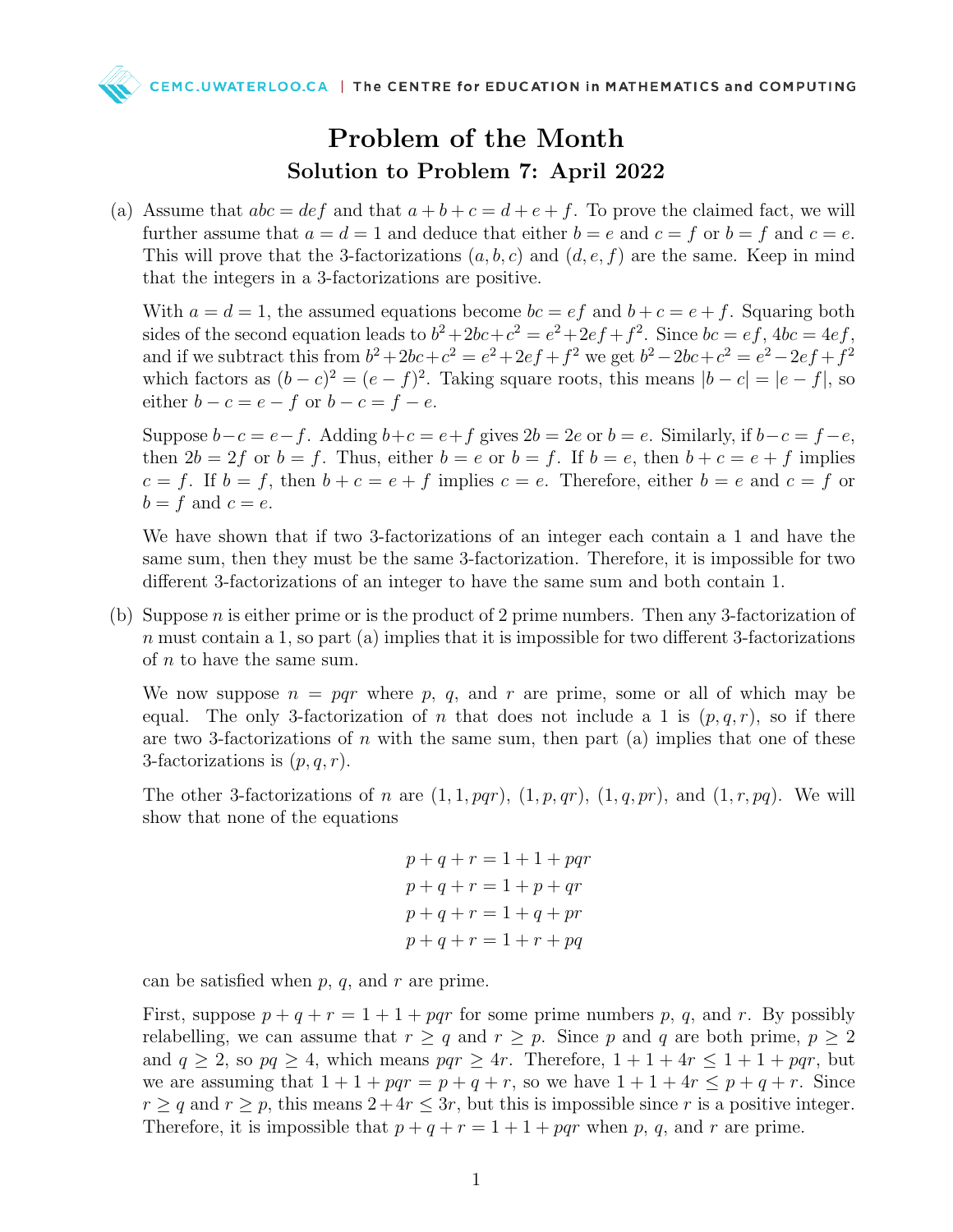Now assume that  $p + q + r = 1 + p + qr$  for some integers p, q, and r. This simplifies to  $qr - q - r + 1 = 0$  or  $(q - 1)(r - 1) = 0$ , which means that either  $q = 1$  or  $r = 1$ . Since 1 is not a prime number, the integers  $p, q$ , and  $r$  cannot all be prime, and so the equation cannot hold if  $p, q$ , and  $r$  are all prime.

By symmetry,  $p + q + r = 1 + q + pr$  and  $p + q + r = 1 + r + pq$  also cannot be satisfied when  $p, q$ , and  $r$  are all prime.

We have now shown that if  $n$  is prime, the product of two prime numbers, or the product of three prime numbers, then it cannot have two different 3-factorizations with the same sum. Therefore, if  $n$  has two different 3-factorizations with the same sum, then it must have at least four prime factors.

(c) By part (b), we can restrict our search to positive integers that are the product of at least four prime numbers. It can be checked that the first five positive integers with this property are 16, 24, 32, 36, and 40. In fact, 36 is the integer we seek, but we will go through the possibilities above in order to verify that 36 is indeed the smallest.

The 3-factorizations of 16 are  $(1, 1, 16)$ ,  $(1, 2, 8)$ ,  $(1, 4, 4)$ , and  $(2, 2, 4)$ . Their sums are 18, 11, 9, and 8, no two of which are the same, so 16 does not have two different 3-factorizations with the same sum.

The 3-factorizations of 24 are  $(1, 1, 24)$ ,  $(1, 2, 12)$ ,  $(1, 3, 8)$ ,  $(1, 4, 6)$ ,  $(2, 2, 6)$ , and  $(2, 3, 4)$ . Their sums are 26, 15, 12, 11, 10, and 9, no two of which are the same, so 24 does not have two different 3-factorizations with the same sum.

The 3-factorizations of 32 are  $(1, 1, 32)$ ,  $(1, 2, 16)$ ,  $(1, 4, 8)$ ,  $(2, 2, 8)$ , and  $(2, 4, 4)$ . Their sums are 34, 19, 13, 12, and 10, no two of which are the same, so 32 does not have two different 3-factorizations with the same sum.

Among the 3-factorizations of 36 are  $(1, 6, 6)$  and  $(2, 2, 9)$ , both of which have a sum of 13. They are different 3-factorizations, and so we have shown that 36 is the smallest positive integer that has two different 3-factorizations with the same sum.

(d) By part (b), each of the  $n_i$  needs to be the product of at least four prime numbers. The factorization of 36 is  $2^2 3^2$ , so we will try to generalize this.

We consider an integer of the form  $x^2y^2$  for some integers x and y, both larger than 1. We will not assume that x and y are prime. Among the 3-factorizations of  $x^2y^2$  are  $(x, x, y^2)$ and  $(1, xy, xy)$ . If their sums are equal, then  $2x + y^2 = 1 + 2xy$ , which can be rearranged to get  $y^2 - 2xy + 2x - 1 = 0$  and then factored as  $(y - 1)(y - 2x + 1) = 0$ . From here, we can see that the equation will be satisfied if  $y = 2x - 1$ . Thus, if  $y = 2x - 1$ , then  $(x, x, y^2)$  and  $(1, xy, xy)$  have the same sum. As well, as long as we assume that  $x > 1$ , then  $y > 1$  as well, and these two 3-factorizations are guaranteed to be different since one of them contains 1 and the other does not.

Thus, for each integer  $x > 1$ , the integer  $x^2(2x-1)^2$  has two distinct 3-factorizations with the same sum. The table below summarizes the first few examples.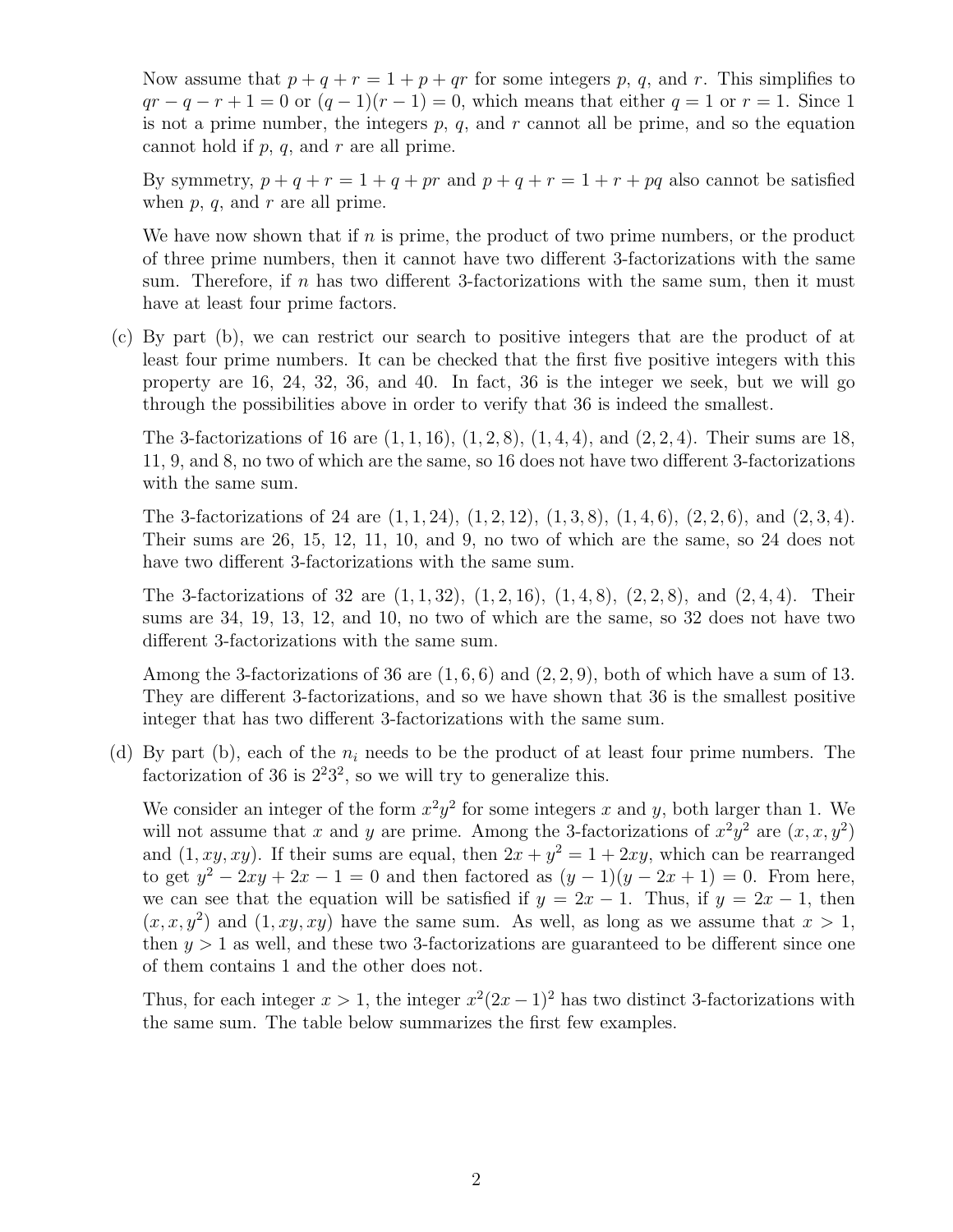|               | $x \mid x^2(2x-1)^2$ | $(x, x, (2x-1)^2)$ | $(1, x(2x-1), x(2x-1))$ |
|---------------|----------------------|--------------------|-------------------------|
|               |                      | (2, 2, 9)          | (1,6,6)                 |
| $\Omega$<br>Ō | 225                  | (3,3,25)           | (1, 15, 15)             |
|               | 784                  | (4, 4, 49)         | (1, 28, 28)             |
| 5             | 2025                 | (5, 5, 81)         | (1, 45, 45)             |

However, we need to do something more to get the infinite family we seek since, for example, 2025 is a multiple of 225, so  $gcd(225, 2025) = 225 \neq 1$ .

To finish the problem, we will use the following fact: For any positive integer  $n$ , the integer  $M = (n+1)^2(2n+1)^2$  satisfies  $gcd(n, M) = 1$ .

To see this, suppose  $k \geq 1$  is a factor of both n and  $(n+1)^2(2n+1)^2$ . This means there are integers a and b with  $n = ka$  and  $(n+1)^2(2n+1)^2 = 4n^4 + 12n^3 + 13n^2 + 6n + 1 = kb$ . Thus,

$$
1 = kb - (4n4 + 12n3 + 13n2 + 6n)
$$
  
= kb - n(4n<sup>3</sup> + 12n<sup>2</sup> + 13n + 6)  
= kb - ka(4n<sup>3</sup> + 12n<sup>2</sup> + 13n + 6)  
= k[b - a(4n<sup>3</sup> + 12n<sup>2</sup> + 13n + 6)]

and this shows that 1 is a multiple of k because  $b - a(4n^3 + 12n^2 + 13n + 6)$  is an integer. Therefore, the only possible value of k is 1, so  $gcd(n,(n+1)^2(2n+1)^2)=1$ .

This fact implies that if  $k > 1$  is any divisor of n, then  $gcd(k, (n + 1)^2(2n + 1)^2) = 1$  since, if k and  $(n + 1)^2(2n + 1)^2$  have a divisor greater than 1 in common, then so do n and  $(n+1)^2(2n+1)^2$ . We will use this to construct the infinite family of integers we seek.

We start with  $n_1 = 2^2(2(2)-1)^2 = 36$ , which has two different 3-factorizations with the same sum. Next, set  $n_2 = (n_1 + 1)^2 (2(n_1 + 1) - 1)^2$ , which has two distinct 3-factorizations since it is of the form  $x^2(2x-1)^2$  with  $x = n_1 + 1$ . Expanding the second parenthetical expression, we have  $n_2 = (n_1 + 1)^2 (2n_1 + 1)^2$ , and from the fact above,  $gcd(n_1, n_2) = 1$ .

Next, set  $n_3 = (n_1n_2+1)^2(2(n_1n_2+1)-1)^2 = (n_1n_2+1)^2(2n_1n_2+1)^2$ . By construction,  $n_3$  has two different 3-factorizations with the same sum. Moreover,  $gcd(n_1n_2, n_3) = 1$ , so  $gcd(n_1, n_3) = gcd(n_2, n_3) = 1.$ 

Continuing in this way, for each  $k \geq 2$  we can define  $n_{k+1}$  from  $n_1, \ldots, n_k$  by setting

$$
n_{k+1} = (n_1 n_2 \cdots n_k + 1)^2 (2n_1 n_2 \cdots n_k + 1)^2
$$

By construction,  $n_{k+1}$  will have two different 3-factorizations with the same sum. As well,  $gcd(n_1 n_2 \cdots n_k, n_{k+1}) = 1$ , so  $gcd(n_i, n_{k+1}) = 1$  for all  $i \leq k$ .

(e) We will outline two different ways to build infinite families of positive integers that have three different 3-factorizations with the same sum.

The first approach is to take any known positive integer that has three different 3-factorizations with the same sum and multiply this integer each of the perfect cubes. For example, as given in the hint, the integer 1200 has 3-factorizations  $(4, 15, 20)$ ,  $(5, 10, 24)$ , and  $(6, 8, 25)$ , each with a sum of 39. For every positive integer n, the positive integer  $1200n^3$  has 3factorizations  $(4n, 15n, 20n)$ ,  $(5n, 10n, 24n)$ , and  $(6n, 8n, 25n)$ . These three factorizations